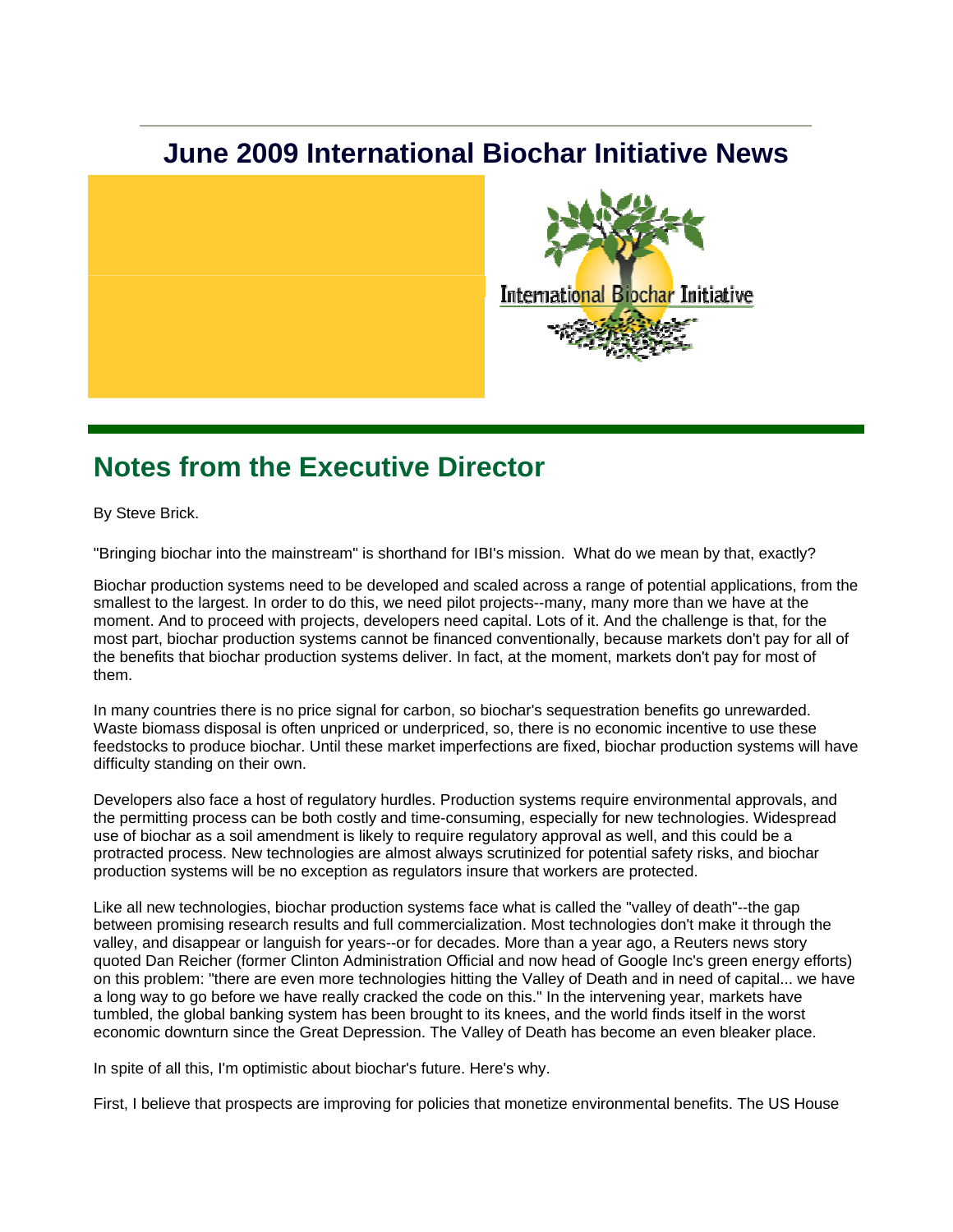Committee on Energy and Commerce recently passed the Waxman-Markey American Clean Energy and Security Act, which would put a price on carbon and create incentives for clean energy. If the full Congress follows suit, this could provide an important boost for biochar. In December, the nations of the world will gather in Copenhagen to hammer out a successor to the Kyoto protocol. An early negotiating draft of the text includes language favorable to biochar. IBI played a role in getting this language into the draft, and we will continue to work to make a role for biochar in a global agreement to reduce emissions.

Next, funding for basic biochar research is growing. The Australian government recently approved more than AUS\$1 million for biochar research. The US stimulus package authorizes funding that could be used to promote biochar projects. IBI is working to build support for additional biochar research in the US budget process, and will look for other opportunities to play a role.

Finally, biochar's compelling story continues to attract favorable attention, and the number of biochar supporters continues to grow. Now it's our job to capitalize on this moment and help propel biochar through the valley of death, to find its place in the new, carbon-constrained economy of the future.

### **Update on IBI Activities and the UNFCCC Negotiations**

Debbie Reed, IBI's Policy Director, will be in Bonn 7 - 13 June, 2009, for the next round of UNFCCC negotiations being held in anticipation of the COP-15 UNFCCC meeting at Copenhagen (December 7 - 18, 2009). Reed will continue to support the inclusion of biochar as an accredited climate mitigation and adaptation technology within the Copenhagen framework, along with colleagues at the UN Convention to Combat Desertification (UNCCD) and others who support biochar's role in combatting climate change.

The first draft of text for the Copenhagen framework, which was released in May, 2009, will be the focus of negotiations in Bonn. The draft text on Long-Term Cooperative Action Under the Convention (UNFCCC) contains the following paragraph on the role of agriculture, and biochar:

#### *"Agriculture*

*134. Parties shall cooperate in R&D of mitigation technologies for the agriculture sector, recognizing the necessity for international cooperative action to enhance and provide incentives for mitigation of GHG emissions from agriculture, in particular in developing countries. Consideration should be given to the role of soils in carbon sequestration, including through the use of biochar and enhancing carbon sinks in drylands."*

IBI is also hosting a booth at the UNFCCC Bonn negotiations, which will present information on biochar production and utilization systems, and IBI's role in promoting policies in support of sustainable biochar production and utilization worldwide.

Reed will also participate in a side event with the governments of Micronesia and Sweden and the Institute of Governance and Sustainable Development on strategies to combat climate change, where she will cover the promising role of biochar as a climate mitigation strategy.

The Bonn meeting is the second in five negotiating sessions for UNFCCC parties scheduled between the COP-14 session in December, 2008 in Poznan, Poland, and COP-15 to be held in December, 2009 in Copenhagen, Denmark. The unusual number of intermediate sessions is reflective of the import given to the task of successfully concluding negotations in Copenhagen for a new framework to replace the Kyoto Protocol, which technically expires in 2012. For more information on these activities, please see: http://www.biochar-international.org/biocharpolicy.html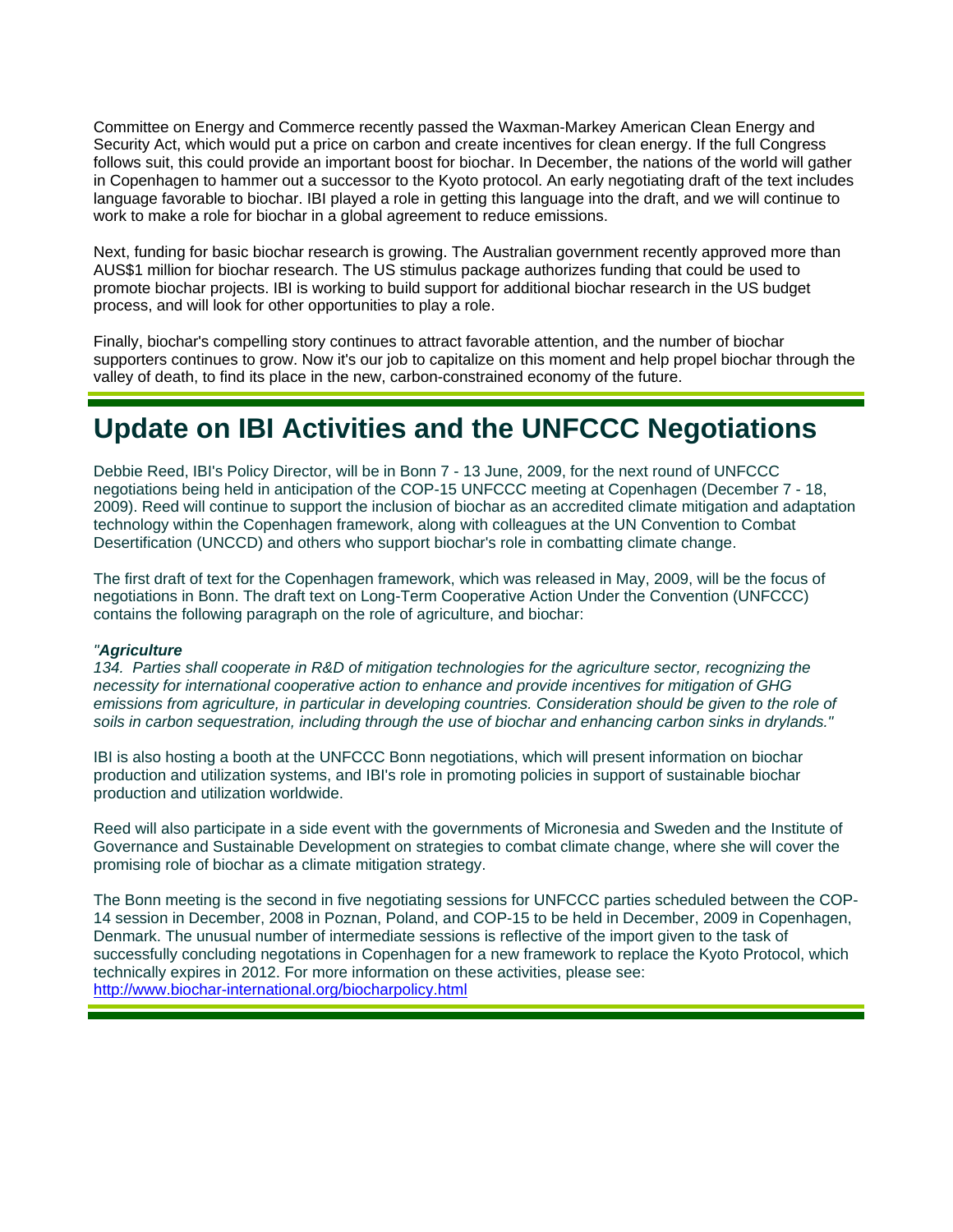# **Practitioner's Profile**

#### **Dr Paul Blackwell: Pushing the Frontiers with Biochar and Biochar Mineral Complexes in Arid Zones**

Since 1989 Dr Paul Blackwell has been working to improve the soils in Western Australia. He is based in the northern wheatbelt of Western Australia in Geraldton. Dr Blackwell has been studying methods to improve productivity and land care of the area soils



which have poor structure and water repellence. His initial investigations focused on methods of no-till seeding and Controlled Traffic. However, Dr. Blackwell's more recent investigations are into the value of biochar and biochar-mineral complexes.

At the 2007 IBI meeting in Terrigal Australia, Dr. Blackwell Paul presented his initial findings of his work with biochar produced from oil mallee trees. He developed a method of deep banding biochar into soils and then carried out a series of trials with soluble fertilisers and with a new mineral/biological fertiliser to see the impact on both increase in yields, increase in crop resistance to drought (from inter-row water supply), and increase in soil micro-organisms (especially fungi).

The first results were very positive-especially with the biological/mineral fertiliser-which resulted in increased yields, greater drought resistance, and increased root colonisation of fungi. Dr. Blackwell figured that the deep banded biochar probably helped the seed-applied microbes to survive better in a dry soil environment at planting.

For more on this story, please see: http://www.biochar-international.org/projectsandprograms/memberprojects.html

*A crop seeding system used to deep band biochar. Photo courtesy of Paul Blackwell*

### **Updates on Regional Biochar Groups**

If your group is not listed on the website, please send your information to info@biochar-international.org so you can be included in future reports. The groups listed below are both new groups and those who have sent updates (all information is also be posted on the IBI website at:

http://www.biochar-international.org/regionalbiochargroups.html).

#### **Pacific Northwest Biochar Initiative (United States)**

The PNW group held a two-day conference at the Pacific Northwest National Laboratory (PNNL) in Richland, Washington on May 21st - 22nd.More than 85 registered attendees heard presentations from scientists and practitioners. Thanks to our host, Dr. James Amonette, participants were treated to a tour of the PNNL Environmental Molecular Sciences Lab to see high-tech instrumentation used in characterizing chars. The group also saw a fast pyrolysis research reactor and visited biochar corn plots started by USDA ARS researcher Hal Collins.

A focus of the meeting was to look at sustainability standards for biochar. An open discussion and brainstorming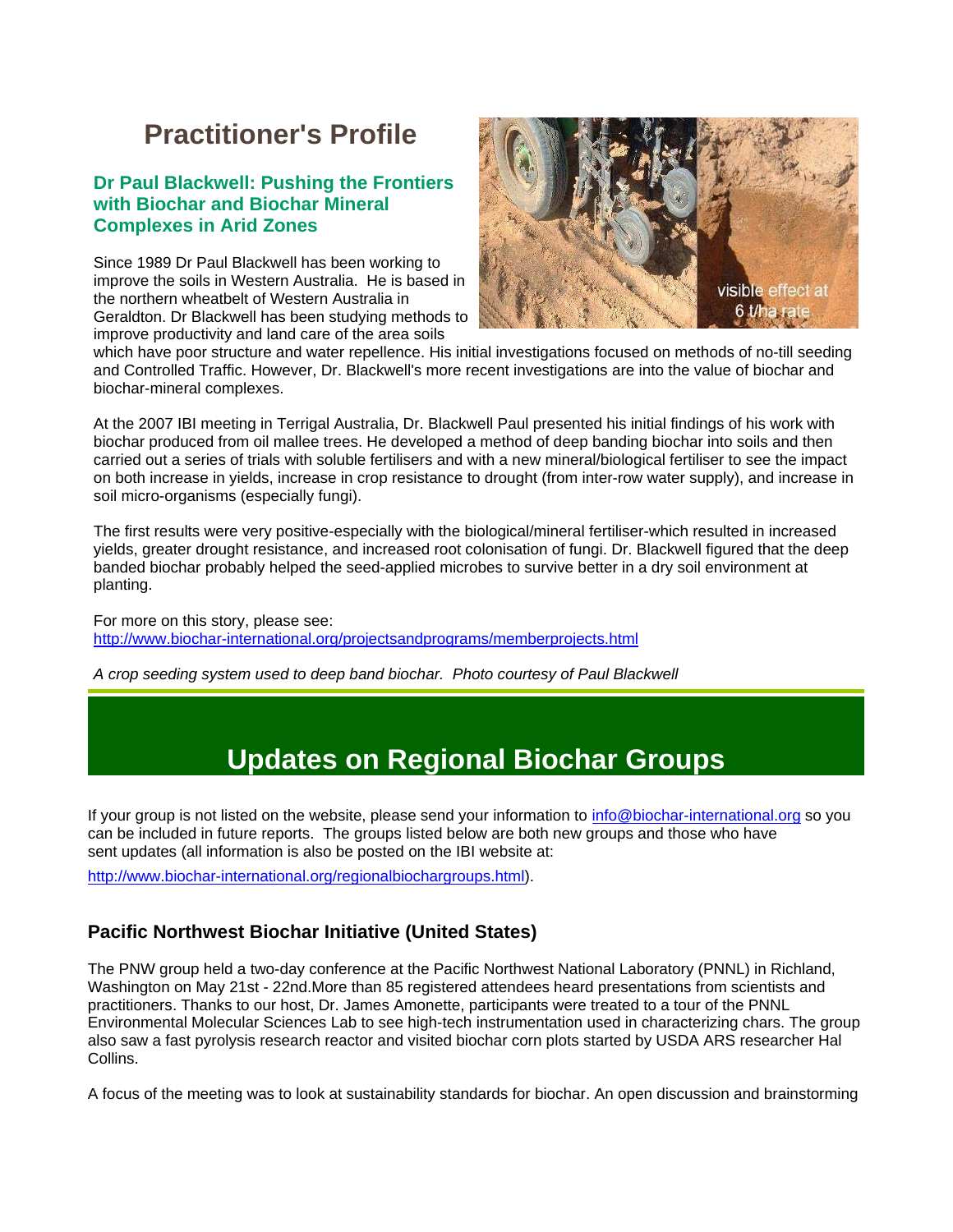session began to identify some issues in our forested region of the Pacific Northwest. Participants also exchanged ideas about potential business models and marketing.

Meeting organizers John Miedema and Max deRungs would like to thank all of those who participated and offer a special thanks to PNNL and Washington State University for opening their doors to the needs of the group and taking the time to show what happens behind the curtain of advanced technology, chemistry and microbiology.

More information is at the PNW Biochar Forum at: http://groups.google.com/group/pnw-biochar?hl=en

### **Terra Preta at Michigan Technological University Working Group (United States)**

Among the Working Groups accomplishments this year, we offered a community presentation attended by local community members and gardeners in Houghton, Michigan. Our Science Research Team Leader, Amanda Taylor, is quoted in the February 2009 issue of Environmental Health Perspectives, a journal dedicated to research on the impact of the environment on human health. Also, our Working Group won The Peoples Choice Award at Michigan Technological University's Sustainable Futures Institute Poster Session, and our Working Group is discussed in the 3.3.09 issue of Science News: Getting The Dirt On Carbon.

Beginning in the fall, the Working Group will be part of Michigan Tech's D80 Center, which focuses its efforts onthe 80% of people on the planet not typically considered by designers of infrastructure, goods and services.

For more information see our website at:http://www.terrapreta.mtu.edu.

### **IBI and Biochar in the News June 2009**

2 June 2009, Farmers Poised to Offset One-Quarter of Global Fossil Fuel Emissions Annually, WorldWatch Institute, US http://www.worldwatch.org/node/6124

2 June 2009, Chairman of the Japan Biochar real popular streams in charcoal to prevent global warming, Ecolomy, Japan http://eco.nikkei.co.jp/column/ekouma/article.aspx?id=MMECck000028052009

2 June 2009, Die Verheißung der grünen Kohle, Frankfurter Allgemeine, Germany The Promise of the Green Coal http://www.faz.net/s/RubC5406E1142284FB6BB79CE581A20766E/Doc~ EF449930B7D914C449AD026F2FB129EA9~ATpl~Ecommon~Scontent.html?rss\_googlefeed

2 June 2009, Research investment to help farmers adapt to climate change, Teatro Naturale, Italy http://www.teatronaturale.com/article/637.html

1 June 2009, Ready, set... biochar, Environmental Management News, Australia http://environmentalmanagementnews.net/storyview.asp?storyid=1003119§ionsource=s253

1 June 2009, Forestry in need of a level playing field, Scoop, New Zealand http://www.scoop.co.nz/stories/BU0906/S00012.htm

May 2009, Project Rainbow Bee Eater Special Report, Carbon Edge, Australia http://www.carbonedge.com.au/docs/CarbonEdge-CE2\_Special\_Report-biochar.pdf

31 May 2009, Australian agriculture - a carbon-neutral future?, Green Left Weekly http://www.greenleft.org.au/2009/797/41028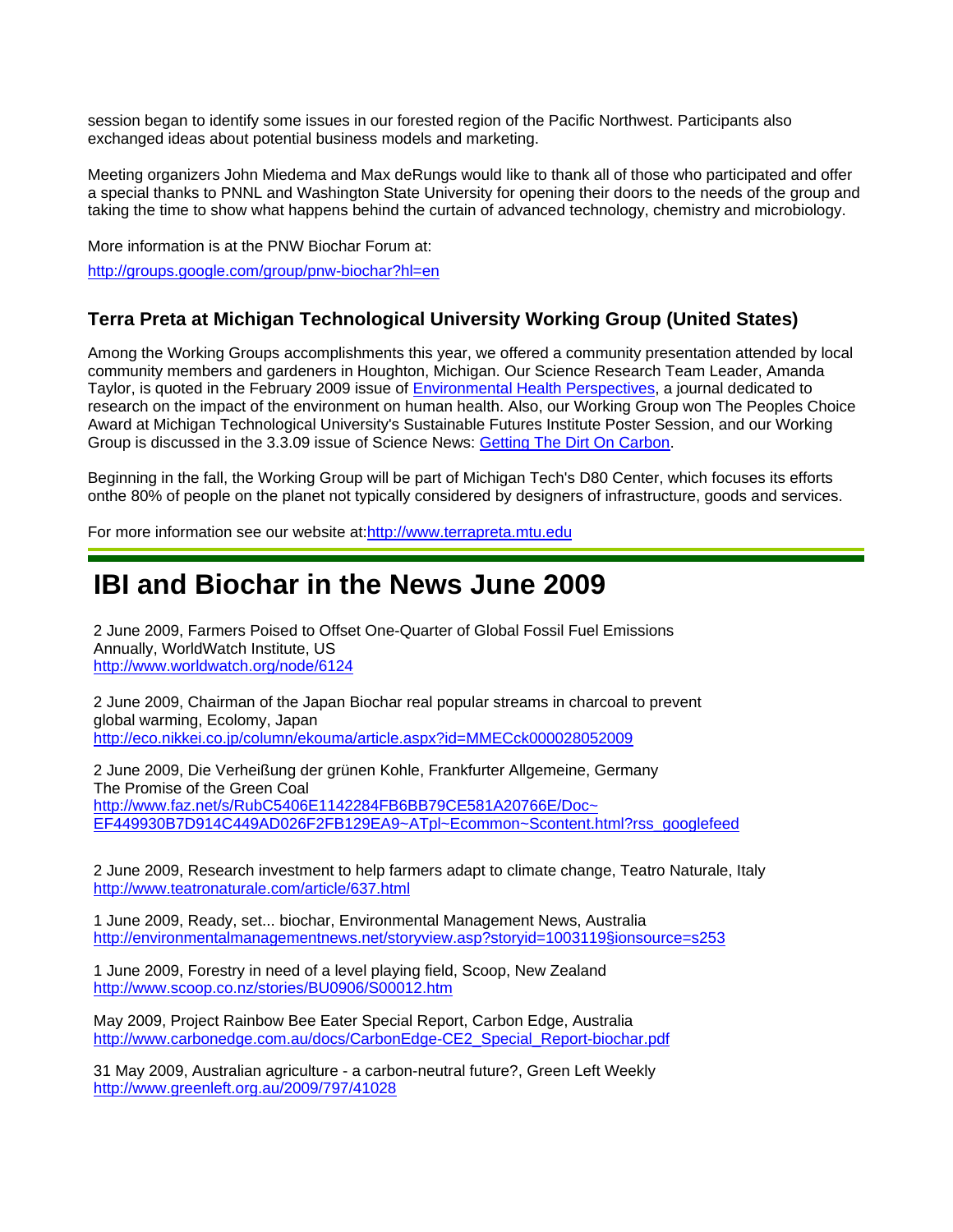30 May 2009, Burn, bury and bargain with it: biochar ticks the green boxes, Syndey Morning Herald, Australia http://business.smh.com.au/business/burn-bury-and-bargain-with-it-biochar-ticks-the-green-boxes-20090529 bq7k.html

29 May 2009, Biochar: a life preserver for the environment?, Fort Collins Examiner, US http://www.examiner.com/x-6818-Fort-Collins-Green-Living-Examiner~y2009m5d29-Biochar-a-life-preserverfor-the-environment

28 May 2009, A charcoal solution to the carbon challenge: Burn, bury and forget, The Chemical Engineer, Australia

http://www.tcetoday.com/tcetoday/NewsDetail.aspx?nid=11767

26 May 2009, Bio-char can improve heat and crops, Monadnock Ledger-Transcript, US http://www.ledgertranscript.com/apps/pbcs.dll/article?AID=/20090526/LEDGERTRANSCRIPT/905260402/1315

25 May 2009, Le biochar est-il un puits à carbone si efficace qu'on le dit ?, Futura-Envrionnement, France Is the biochar carbon sink as effective as they say? http://www.futura-sciences.com/fr/news/t/developpement-durable-1/d/le-biochar-est-il-un-puits-a-carbone-siefficace-quon-le-dit\_19347/

24 May 2009, Landline: Char Grilled, ABC, Australia includes link to a video http://www.abc.net.au/landline/content/2008/s2579264.htm

22 May 2009, Manure, other waste will power fair's Midway, The Tenneseean, US http://www.tennessean.com/article/20090522/GREEN02/905220358/Manure++other+ waste+will+power+fair+s+midway

more details at: http://pr-usa.net/index.php?option=com\_content&task=view&id=215378&Itemid=28

21 May 2009, Protect rainforests in Congo, Teatro Naturale, Italy http://www.teatronaturale.com/article/574.html

21 May 2009, Vlaams-Congolees project beschermt regenwouden in Congo (CF), Congo Forum, Netherlands Flemish Congolese project protects rainforests in the Congo http://www.congoforum.be/ndl/nieuwsdetail.asp?subitem=1&newsid=157608&Actualiteit=selected

21 May 2009, The bright prospect of biochar, Nature Reports, UK http://www.nature.com/climate/2009/0906/full/climate.2009.48.html

19 May 2009, Science sends Brighton student to Tunisia, Northumberland News, Canada http://www.northumberlandnews.com/news/brighton/article/126515

19 May 2009, Congo biochar initiative will reduce poverty, protect forests, slow climate change, Mongabay, US http://news.mongabay.com/2009/0519-biochar.html

18 May 2009, Turnbull puts biochar at centre of emissions talks, The Australian http://www.theaustralian.news.com.au/story/0,25197,25498140-5013871,00.html

17 May 2009, Colorado Green Tech Meetup: The green entrepreneurs event, Fort Collins Examiner, US Examiner.com